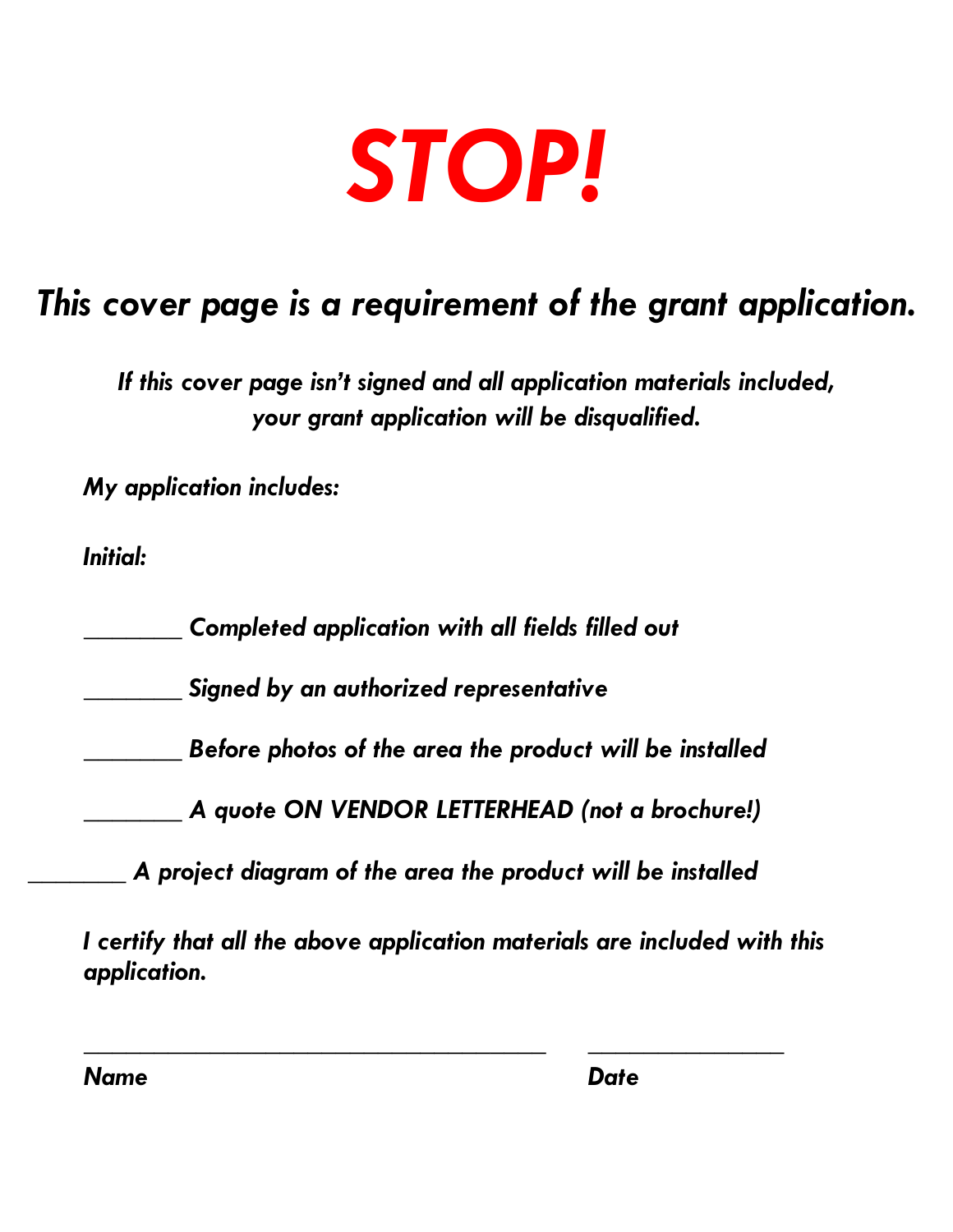

### *Waste Tire Grant Program Surfacing Application*

Postmark Deadline is January 15

*Background Information*

The *Waste Tire Grant Program* is a solid waste diversion program developed by legislation in State Fiscal Year (SFY) 2004. Legislation in 2007 allowed funds from the *Waste Tire Fee Fund* to be used towards the purchase of waste tire-derived products. The Waste Tire Fee Fund generates income from a twenty-five-cent excise tax on all new tires sold in Kansas.

The Governor established a seven-member Solid Waste Grants Advisory Committee that prioritizes projects and makes recommendations on competitive grant selection and disbursements. One member of the Advisory Committee represents the waste tire recyclers in the grant programs.

> *Return the completed application to: For questions:*

KDHE Attn: Jessica Ruiz 1000 SW Jackson, Ste. 320 Topeka, KS 66612

jessica.ruiz@ks.gov 785-296-1617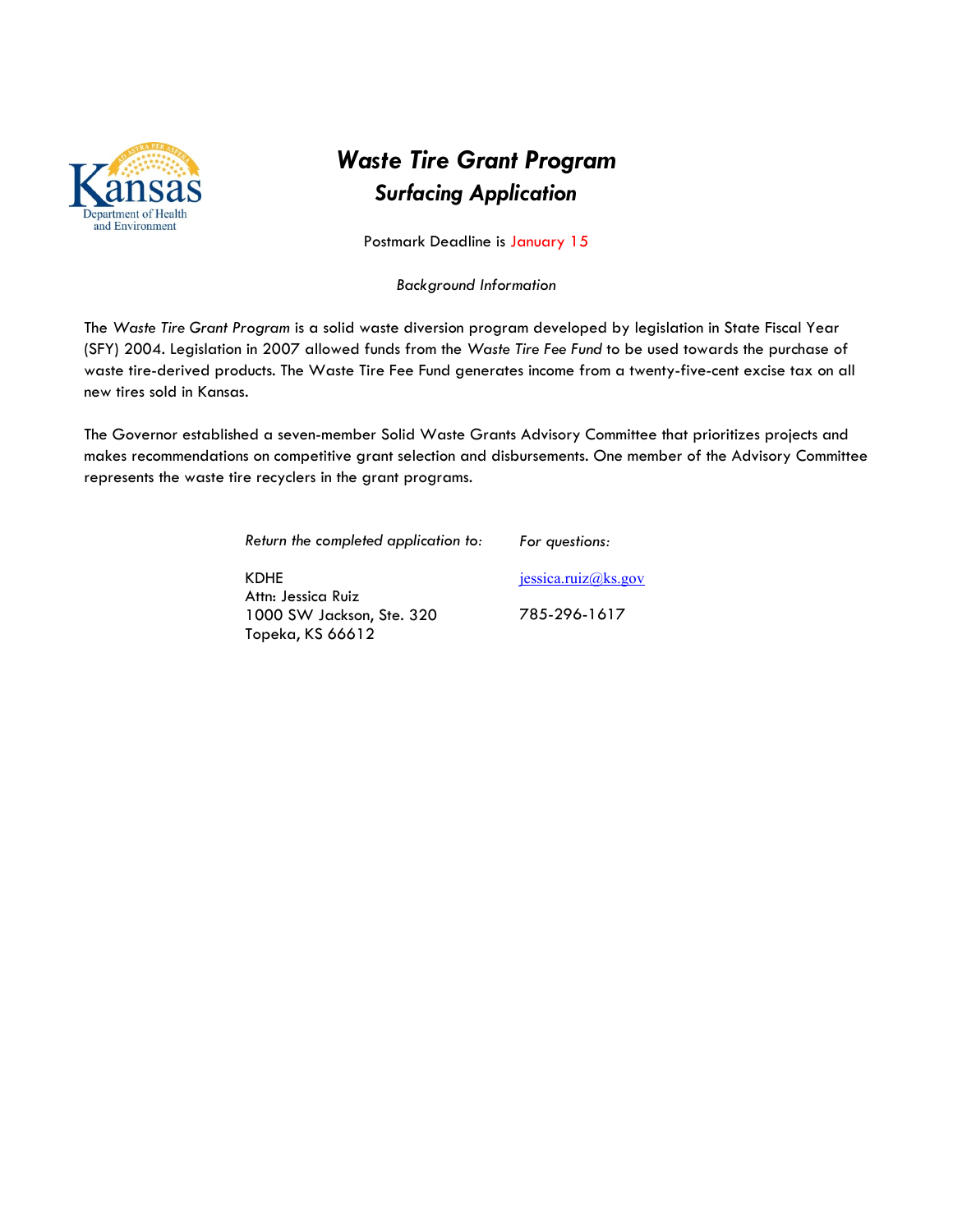## *Surfacing Application*

| Name of Applicant/Organization                                                                                                                                                                                                                 |                                                                                                                                                                                                                                                                                                                               |          | County |       |                       |
|------------------------------------------------------------------------------------------------------------------------------------------------------------------------------------------------------------------------------------------------|-------------------------------------------------------------------------------------------------------------------------------------------------------------------------------------------------------------------------------------------------------------------------------------------------------------------------------|----------|--------|-------|-----------------------|
| Address                                                                                                                                                                                                                                        | City                                                                                                                                                                                                                                                                                                                          |          |        | State | Zip                   |
| Contact Person (responsible for day to day project management)                                                                                                                                                                                 |                                                                                                                                                                                                                                                                                                                               |          | Title  |       |                       |
| Telephone Number                                                                                                                                                                                                                               | Fax Number                                                                                                                                                                                                                                                                                                                    |          |        |       | FEIN (IRS) Tax Number |
| <b>E-mail Address</b>                                                                                                                                                                                                                          |                                                                                                                                                                                                                                                                                                                               | Web Page |        |       |                       |
| Name of Authorized Contract Signator                                                                                                                                                                                                           |                                                                                                                                                                                                                                                                                                                               |          | Title  |       |                       |
| Have you been awarded a Waste Tire Derived Product Grant before? Yes $\square$ No $\square$<br>If so, have your prior grant(s) closed? Yes $\Box$ No $\Box$<br>Is this a request for a refill of loose fill rubber mulch? Yes $\Box$ No $\Box$ |                                                                                                                                                                                                                                                                                                                               |          |        |       |                       |
| If you are requesting a refill what year did the original grant take place?<br>If you have a designated fiscal agent who is different from the authorized representative:                                                                      |                                                                                                                                                                                                                                                                                                                               |          |        |       |                       |
|                                                                                                                                                                                                                                                | Name: Name and the state of the state of the state of the state of the state of the state of the state of the state of the state of the state of the state of the state of the state of the state of the state of the state of                                                                                                |          |        |       |                       |
|                                                                                                                                                                                                                                                | FEIN (IRS) Number (if different from above): ___________________________________                                                                                                                                                                                                                                              |          |        |       |                       |
|                                                                                                                                                                                                                                                | Please give a brief description of the proposed project (What will this grant money purchase? Playground<br>surfacing, horticulture, mulching products, carpet underlay, flooring material, dock bumpers, livestock mats,<br>rubber tiles and bricks, and molded or extruded rubber products made from recycled waste, etc.). |          |        |       |                       |

• Please give a brief description of the proposed installation: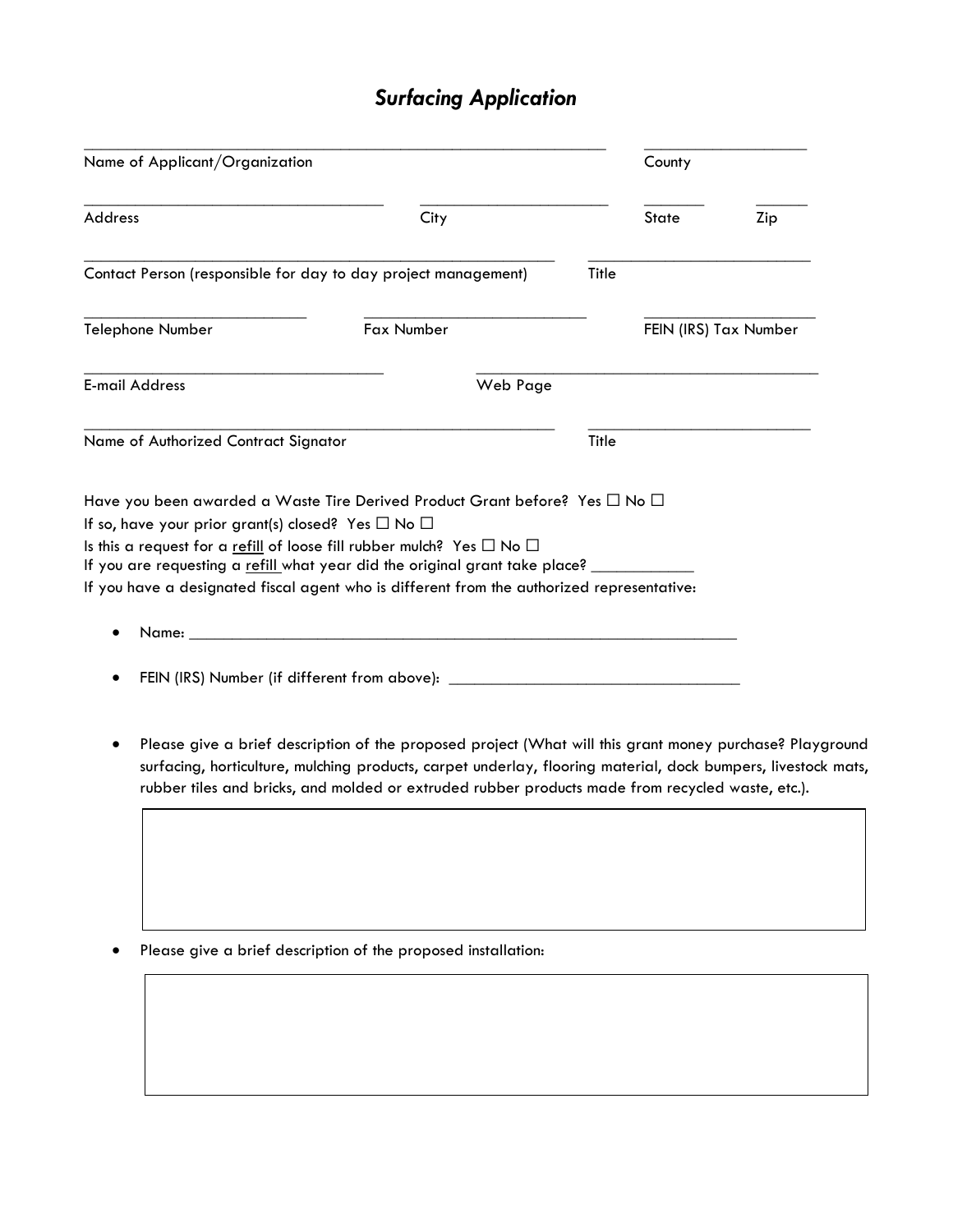Please describe your education and outreach component. This is not to be used to promote KDHE or the grant, but how you will educate the public on the significance of using recycled materials and the benefits of the final project for your community. Please include at least two ways to disseminate information. (Newsletters, social media, newspaper, etc.)

Waste Tire Product Information – (For projects with more than one kind of waste tire product, use one form per product type) Product Manufacturer: Product Name: \_\_\_\_\_\_\_\_\_\_\_\_\_\_\_\_\_\_\_\_\_\_\_\_\_\_\_\_\_\_\_\_\_\_\_\_\_\_\_\_\_\_\_\_\_\_\_\_\_\_\_\_\_\_\_\_\_\_\_ Code Number: Vendor/Distributed by: Address: \_\_\_\_\_\_\_\_\_\_\_\_\_\_\_\_\_\_\_\_\_\_\_\_\_\_\_\_\_\_\_\_\_\_\_\_\_\_\_\_\_\_\_\_\_\_\_\_\_\_\_\_\_\_\_\_\_\_\_ Phone/Fax: \_\_\_\_\_\_\_\_\_\_\_\_\_\_\_\_\_\_\_\_\_\_\_\_\_\_\_\_\_\_\_\_\_\_\_\_\_\_\_\_\_\_\_\_\_\_\_\_\_\_\_\_\_\_\_\_\_\_\_ Email/Web page: Name of Quality Officer who will oversee and certify proper installation: \_\_\_\_\_\_\_\_\_\_\_\_\_\_\_\_\_\_\_\_\_\_\_\_\_\_, with is a (circle one) Licensed Engineer, Certified Playground Inspector, Representative of the Manufacturer or Trained Installer Maximum fall height of playground equipment: \_ Required depth of material \_\_\_\_\_\_\_\_\_\_\_\_\_\_\_\_\_\_\_\_\_\_\_

*To calculate amount needed, please ask your product supplier to reference the ASTM 1292 test for this product.*

Important Information – *KDHE highly recommends that materials and installation of playground surfacing conform to Consumer Product Safety Commission guidelines for Public Playground Safety – Publication 325. Please consult with your manufacturer to determine the best material depth for your project.* 

| Surface Coverage formula - Playground/Sport turf/other:                |                                                                                                                                                                                                                                |  |  |  |
|------------------------------------------------------------------------|--------------------------------------------------------------------------------------------------------------------------------------------------------------------------------------------------------------------------------|--|--|--|
| Product size: (for crumb rubber – give size range, or sq. ft. per mat) |                                                                                                                                                                                                                                |  |  |  |
|                                                                        | Length $f(x)$ and the set of the set of the set of the set of the set of the set of the set of the set of the set of the set of the set of the set of the set of the set of the set of the set of the set of the set of the se |  |  |  |
|                                                                        |                                                                                                                                                                                                                                |  |  |  |
| Pounds per cubic feet <b>contains the container</b>                    | Total pounds needed:                                                                                                                                                                                                           |  |  |  |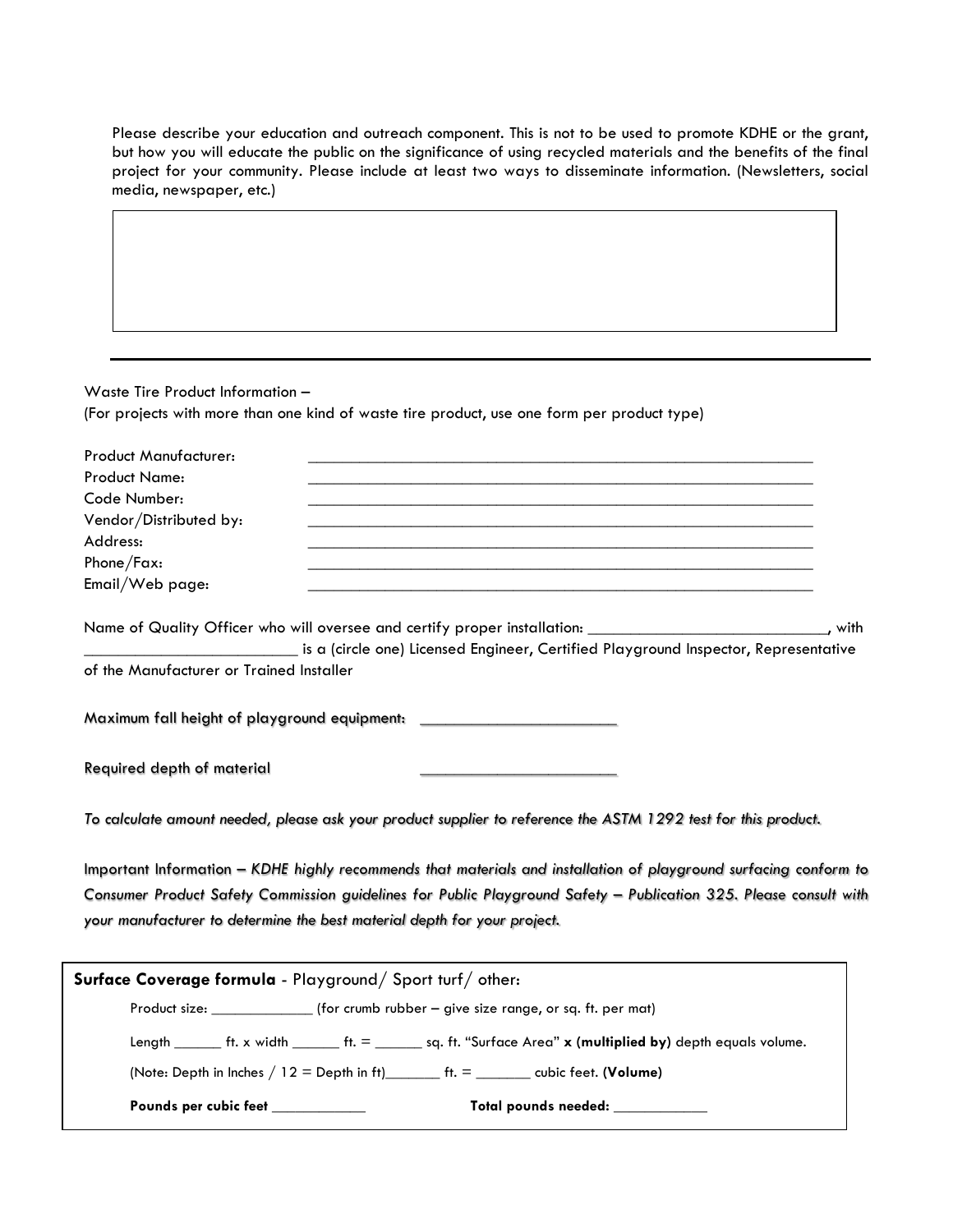#### Project Diagram

Please provide a diagram of the project area and attach a 'before' photo. Include locations of any relevant buildings, play equipment, roads, streams, slopes, equipment, parking lots, sidewalks, existing hazards, etc. Note: Must complete this form, if submitting a drawing diagram, it must be on an 8  $\frac{1}{2}$  by 11 sheet of paper.

Name and address (location of project): \_\_\_\_\_\_\_\_\_\_\_\_\_\_\_\_\_\_\_\_\_\_\_\_\_\_\_\_\_\_\_\_\_\_\_\_\_\_\_\_\_\_\_\_\_\_\_\_\_\_\_ If submitting multiple requests, what is the priority of this particular project? \_\_\_\_\_\_\_\_\_\_\_\_\_\_\_\_\_\_\_\_\_\_\_\_\_\_\_\_ Who will install this? Note: Product Manufacturer or distributor is responsible for installation training If installed by distributor, or subcontractor, is installation guaranteed? Yes/No Does project include ADA accessibility features and surfaces or is it part of a system that does? Yes / No If yes, please list: \_\_\_\_\_\_\_\_\_\_\_\_\_\_\_\_\_\_\_\_\_\_\_\_\_\_\_\_\_\_\_\_\_\_\_\_\_\_\_\_\_\_\_\_\_\_\_\_\_\_\_\_\_\_\_\_\_\_\_\_\_\_\_\_\_\_\_\_\_ Notes:

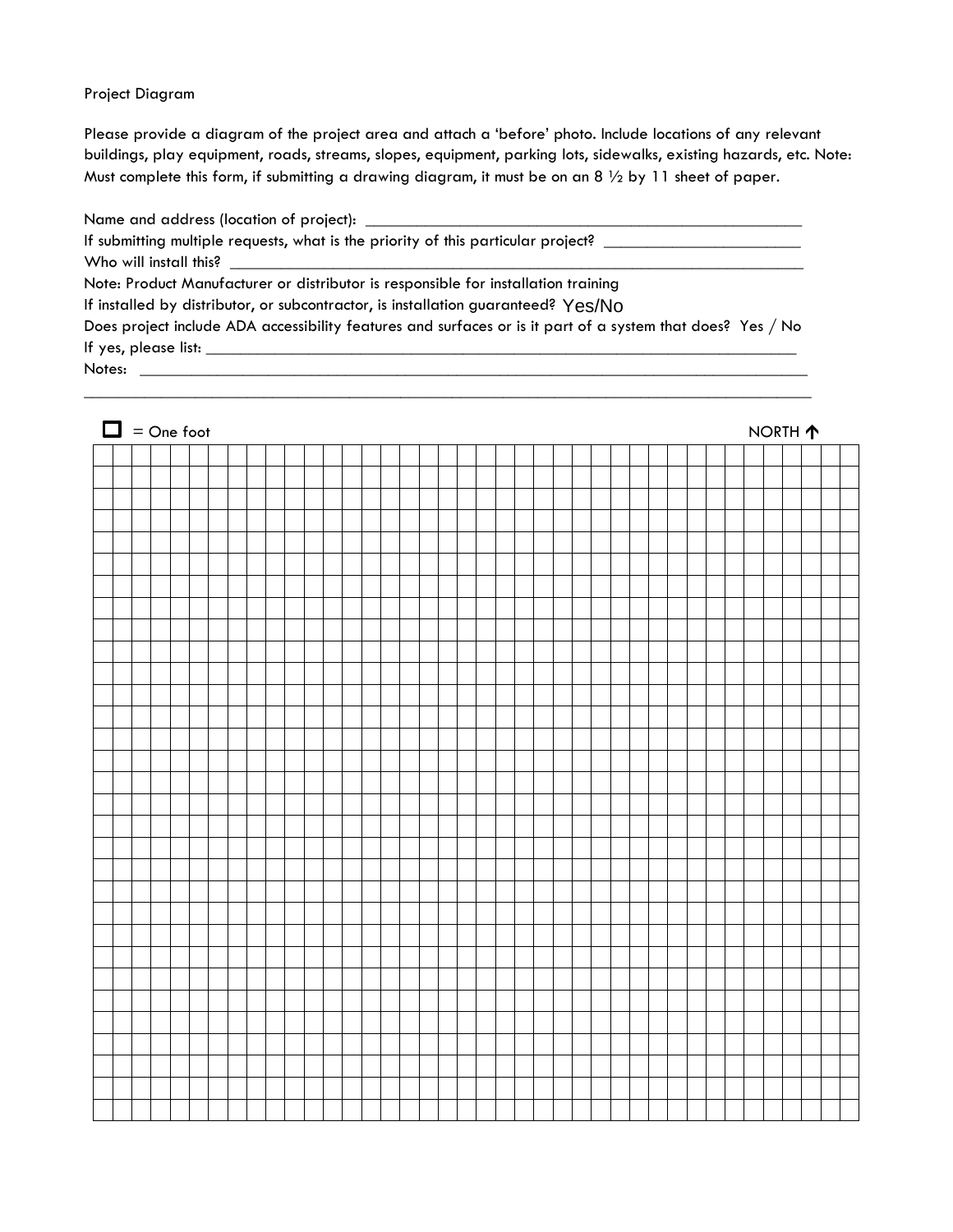#### **Budget**

Required Information:

- Submit: a "before" picture of the project location, a project diagram, and a price quote for all waste tire products that will be purchased partially or in full with grant funds. The price quote must include the name of the manufacturer, product name, product code, vendor name, price, coverage and amount of product in pounds and be on vendor letterhead.
- A Certificate of Installation is required (provided by BWM)
- Match must be at least 50% of the total project cost Provide amount requested and related match for each of the following categories:

#### **\*See Grant Guide for additional funding information.**

| Items                                  | <b>Matching Funds (Applicant)</b><br>(50%) | <b>Grant Funds (KDHE)</b><br>(50%) |
|----------------------------------------|--------------------------------------------|------------------------------------|
| <b>LABOR</b>                           |                                            |                                    |
| Management/Design                      |                                            |                                    |
| Labor Salaries for base preparation of |                                            |                                    |
| installation                           |                                            |                                    |
| Volunteer Labor (12.00/hr)             |                                            |                                    |
| Equipment needed for install           |                                            |                                    |
| Shipping                               |                                            |                                    |
|                                        |                                            |                                    |
| <b>WASTE TIRE DERIVED PRODUCTS:</b>    |                                            |                                    |
| Pour-in-place rubber surface           |                                            |                                    |
| Loose Fill Crumb Rubber                |                                            |                                    |
| Rubber Tiles for Unitary Mat           |                                            |                                    |
| Molded or Extruded Rubber edging       |                                            |                                    |
| Other:                                 |                                            |                                    |
|                                        |                                            |                                    |
| <b>SUPPLIES:</b>                       |                                            |                                    |
| (specify)                              |                                            |                                    |
| (specify)                              |                                            |                                    |
| (specify)                              |                                            |                                    |
|                                        |                                            |                                    |
| OTHER:                                 |                                            |                                    |
| (specify)                              |                                            |                                    |
| (specify)                              |                                            |                                    |
| (specify)                              |                                            |                                    |
|                                        |                                            |                                    |
| <b>Totals for Each Column:</b>         | \$                                         | \$                                 |
| <b>TOTAL PROJECT COST:</b>             | ۹Ó.                                        |                                    |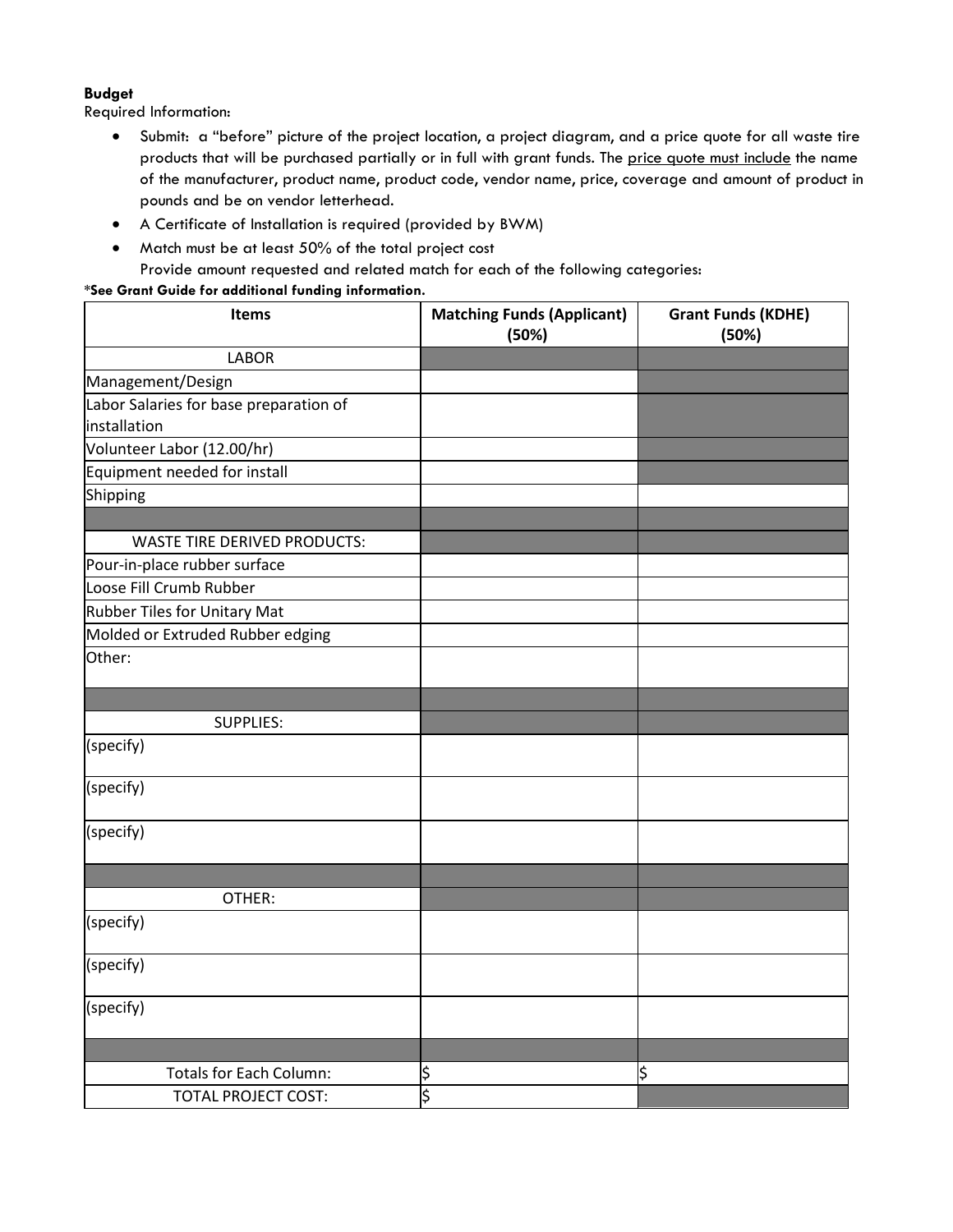BUDGET JUSTIFICATION – Provide a detailed description of the costs of the grant and match funding (use additional paper if needed).

Labor:

Waste Tire-derived Surface Material:

Supplies:

Other:

 $\setminus$